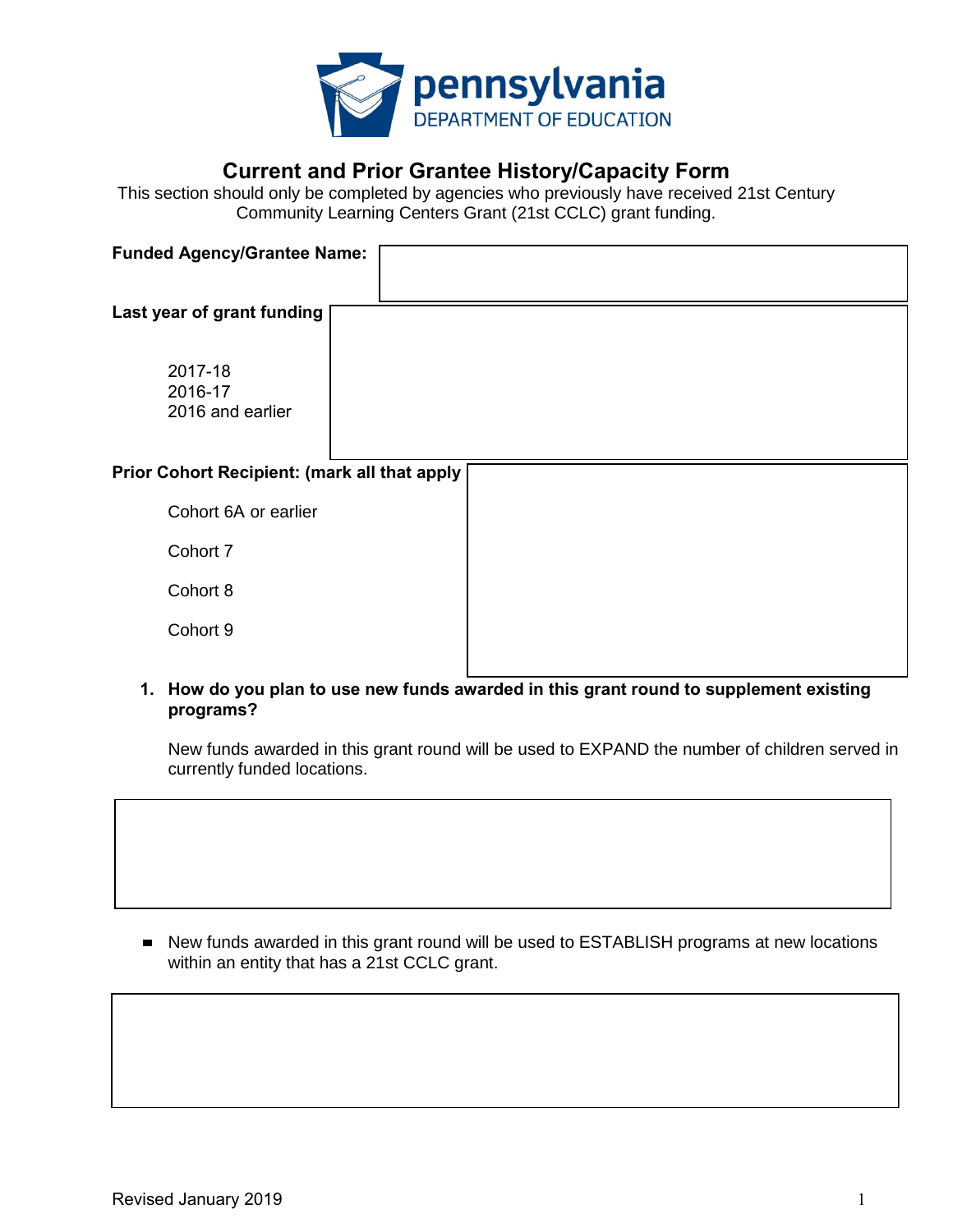| If you indicated in the previous block that new funds awarded in this grant round will be used to<br>EXPAND the number of children served in currently funded locations, please provide a brief<br>description of the additional number of students, grade level and types of services that you will<br>expand upon during this grant period.<br>If you indicated that new funds awarded in this grant round will be used to ESTABLISH programs<br>at new locations within an entity that currently has a 21st CCLC grant, please describe in the<br>space below the additional locations that will be included during this grant round.<br>Grade Level Served: (check all that apply)<br>Elementary (K-5)<br>٠<br>Middle (6-8)<br>٠<br>High (9-12)<br>٠ |  |
|----------------------------------------------------------------------------------------------------------------------------------------------------------------------------------------------------------------------------------------------------------------------------------------------------------------------------------------------------------------------------------------------------------------------------------------------------------------------------------------------------------------------------------------------------------------------------------------------------------------------------------------------------------------------------------------------------------------------------------------------------------|--|
|                                                                                                                                                                                                                                                                                                                                                                                                                                                                                                                                                                                                                                                                                                                                                          |  |
|                                                                                                                                                                                                                                                                                                                                                                                                                                                                                                                                                                                                                                                                                                                                                          |  |
|                                                                                                                                                                                                                                                                                                                                                                                                                                                                                                                                                                                                                                                                                                                                                          |  |
|                                                                                                                                                                                                                                                                                                                                                                                                                                                                                                                                                                                                                                                                                                                                                          |  |
|                                                                                                                                                                                                                                                                                                                                                                                                                                                                                                                                                                                                                                                                                                                                                          |  |
|                                                                                                                                                                                                                                                                                                                                                                                                                                                                                                                                                                                                                                                                                                                                                          |  |
|                                                                                                                                                                                                                                                                                                                                                                                                                                                                                                                                                                                                                                                                                                                                                          |  |
|                                                                                                                                                                                                                                                                                                                                                                                                                                                                                                                                                                                                                                                                                                                                                          |  |
|                                                                                                                                                                                                                                                                                                                                                                                                                                                                                                                                                                                                                                                                                                                                                          |  |
|                                                                                                                                                                                                                                                                                                                                                                                                                                                                                                                                                                                                                                                                                                                                                          |  |
|                                                                                                                                                                                                                                                                                                                                                                                                                                                                                                                                                                                                                                                                                                                                                          |  |
|                                                                                                                                                                                                                                                                                                                                                                                                                                                                                                                                                                                                                                                                                                                                                          |  |
|                                                                                                                                                                                                                                                                                                                                                                                                                                                                                                                                                                                                                                                                                                                                                          |  |
|                                                                                                                                                                                                                                                                                                                                                                                                                                                                                                                                                                                                                                                                                                                                                          |  |
|                                                                                                                                                                                                                                                                                                                                                                                                                                                                                                                                                                                                                                                                                                                                                          |  |
| <b>Adult Family Members</b>                                                                                                                                                                                                                                                                                                                                                                                                                                                                                                                                                                                                                                                                                                                              |  |
| <b>Participation Level of Students:</b><br><b>Number of Students participating:</b>                                                                                                                                                                                                                                                                                                                                                                                                                                                                                                                                                                                                                                                                      |  |
| 30-59 days                                                                                                                                                                                                                                                                                                                                                                                                                                                                                                                                                                                                                                                                                                                                               |  |
| 60-89 days                                                                                                                                                                                                                                                                                                                                                                                                                                                                                                                                                                                                                                                                                                                                               |  |
| $90+$ days                                                                                                                                                                                                                                                                                                                                                                                                                                                                                                                                                                                                                                                                                                                                               |  |
| <b>TOTAL</b>                                                                                                                                                                                                                                                                                                                                                                                                                                                                                                                                                                                                                                                                                                                                             |  |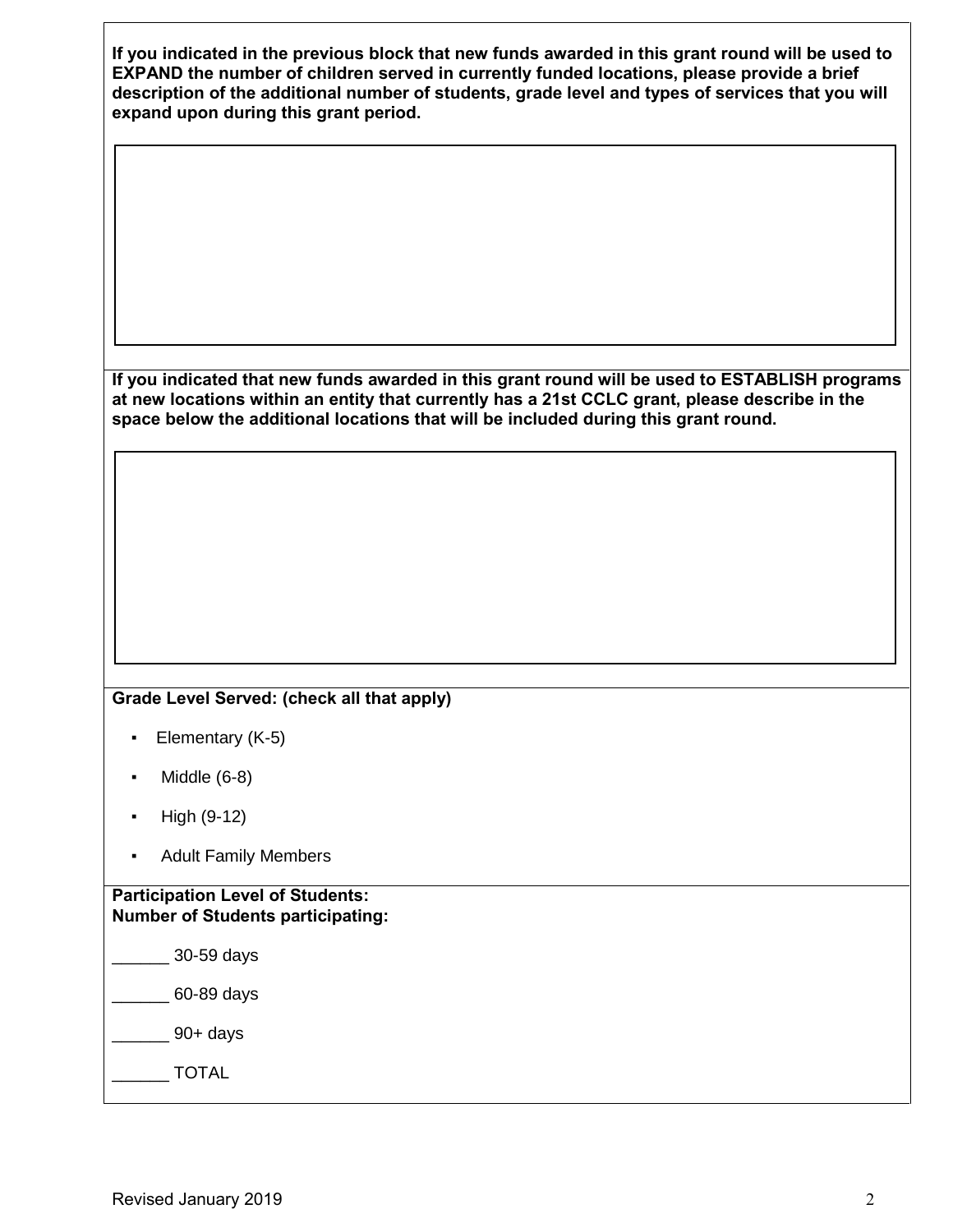| Attendance Threshold Percentage:<br>$\%$                                                                      |  |  |
|---------------------------------------------------------------------------------------------------------------|--|--|
| Please include a copy of the following:                                                                       |  |  |
| $\Box$ Agency organizational chart;                                                                           |  |  |
| Program Effectiveness: Based on data available, describe the prior grant's success in the following<br>areas: |  |  |
|                                                                                                               |  |  |
|                                                                                                               |  |  |
| Student Improvement (academic, behavioral, social)                                                            |  |  |
|                                                                                                               |  |  |
|                                                                                                               |  |  |
|                                                                                                               |  |  |
| Parental Involvement (literacy building, educational activities, and Open House functions)                    |  |  |
|                                                                                                               |  |  |
|                                                                                                               |  |  |
|                                                                                                               |  |  |
|                                                                                                               |  |  |
|                                                                                                               |  |  |